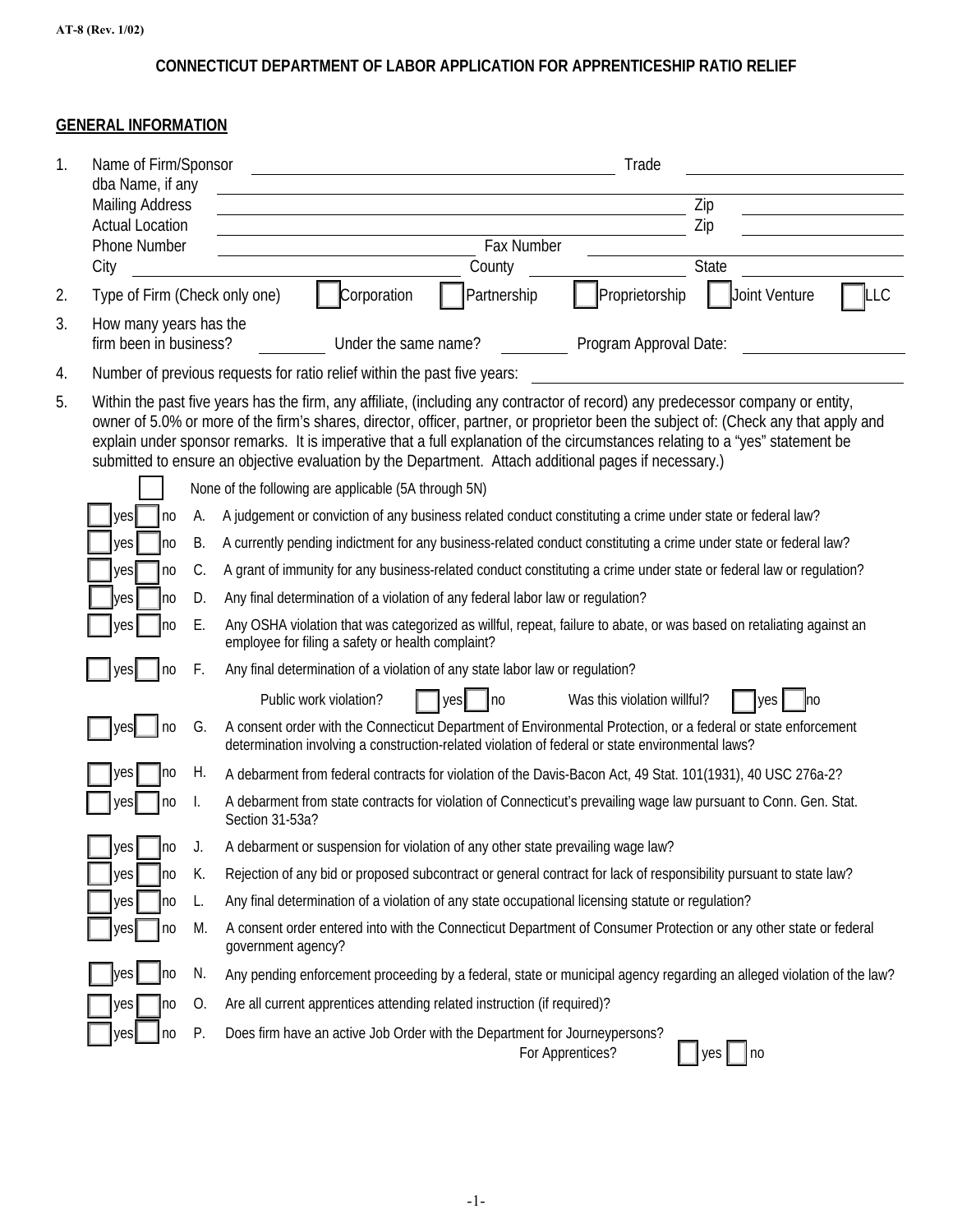| AT-8 (Rev. 1/02) |  |
|------------------|--|
|------------------|--|

| <b>SPONSOR</b>                                                    |                                                                                                                                                                                                                                                                     |                                                 | <b>TRADE</b>                                    |                                                   |                                                                                                                                              |
|-------------------------------------------------------------------|---------------------------------------------------------------------------------------------------------------------------------------------------------------------------------------------------------------------------------------------------------------------|-------------------------------------------------|-------------------------------------------------|---------------------------------------------------|----------------------------------------------------------------------------------------------------------------------------------------------|
|                                                                   |                                                                                                                                                                                                                                                                     |                                                 |                                                 |                                                   | (One trade per application)                                                                                                                  |
| CURRENT NUMBER OF JOURNEYPERSONS EMPLOYED                         |                                                                                                                                                                                                                                                                     |                                                 |                                                 |                                                   | <u> 1989 - Johann Harry Harry Harry Harry Harry Harry Harry Harry Harry Harry Harry Harry Harry Harry Harry Harry</u>                        |
| <b>CURRENT NUMBER OF APPRENTICES REGISTERED</b>                   |                                                                                                                                                                                                                                                                     |                                                 |                                                 |                                                   |                                                                                                                                              |
| CURRENT NUMBER OF APPRENTICES (STATUS)                            |                                                                                                                                                                                                                                                                     |                                                 |                                                 |                                                   |                                                                                                                                              |
|                                                                   |                                                                                                                                                                                                                                                                     |                                                 |                                                 |                                                   |                                                                                                                                              |
| NUMBER OF APPRENTICES RATIO RELIEF IS REQUESTED FOR? TRADE        |                                                                                                                                                                                                                                                                     |                                                 |                                                 |                                                   |                                                                                                                                              |
| CUMULATIVE APPRENTICESHIP RECORD (based on previous five years)   |                                                                                                                                                                                                                                                                     |                                                 |                                                 |                                                   |                                                                                                                                              |
|                                                                   | Registered <b>Example 10</b> Tompleted <b>Completed</b>                                                                                                                                                                                                             |                                                 |                                                 |                                                   |                                                                                                                                              |
| Gen. Stat. Section 31-51 A-E.                                     |                                                                                                                                                                                                                                                                     |                                                 |                                                 |                                                   | *Completed is defined as those individuals who have been awarded a certificate of completion and are now considered Journeypersons per Conn. |
| APPRENTICE STARTING (WAGE) RATE                                   |                                                                                                                                                                                                                                                                     |                                                 | $\frac{1}{2}$ or $\frac{1}{2}$ or $\frac{1}{2}$ |                                                   | %                                                                                                                                            |
| JOURNEYPERSON COMPLETION (WAGE) RATE                              |                                                                                                                                                                                                                                                                     | $\sim$                                          |                                                 |                                                   |                                                                                                                                              |
| TOTAL NUMBER OF JOURNEYPERSONS TERMINATED IN THE PAST FIVE YEARS? |                                                                                                                                                                                                                                                                     |                                                 |                                                 |                                                   |                                                                                                                                              |
| TOTAL NUMBER OF APPRENTICES TERMINATED IN THE PAST FIVE YEARS?    |                                                                                                                                                                                                                                                                     |                                                 |                                                 |                                                   |                                                                                                                                              |
|                                                                   |                                                                                                                                                                                                                                                                     | TERMINATION DATA (based on previous five years) |                                                 |                                                   |                                                                                                                                              |
|                                                                   | <b>TERMINATION CODES</b>                                                                                                                                                                                                                                            |                                                 |                                                 | <b>NUMBER OF APPRENTICES</b><br><b>TERMINATED</b> |                                                                                                                                              |
| 1.<br>2.<br>3.<br>4.<br>5.<br>6.<br>7 <sub>1</sub><br>8.<br>9.    | Discharged/Released<br>Left to accept related employment<br>Left to accept other employment<br><b>Unsatisfactory Performance</b><br>Lack of work<br>Entered military service<br>Illness/death<br>Voluntarily quit<br>Probationary period - discharge/voluntary quit |                                                 |                                                 |                                                   |                                                                                                                                              |
|                                                                   |                                                                                                                                                                                                                                                                     |                                                 | Total                                           |                                                   |                                                                                                                                              |